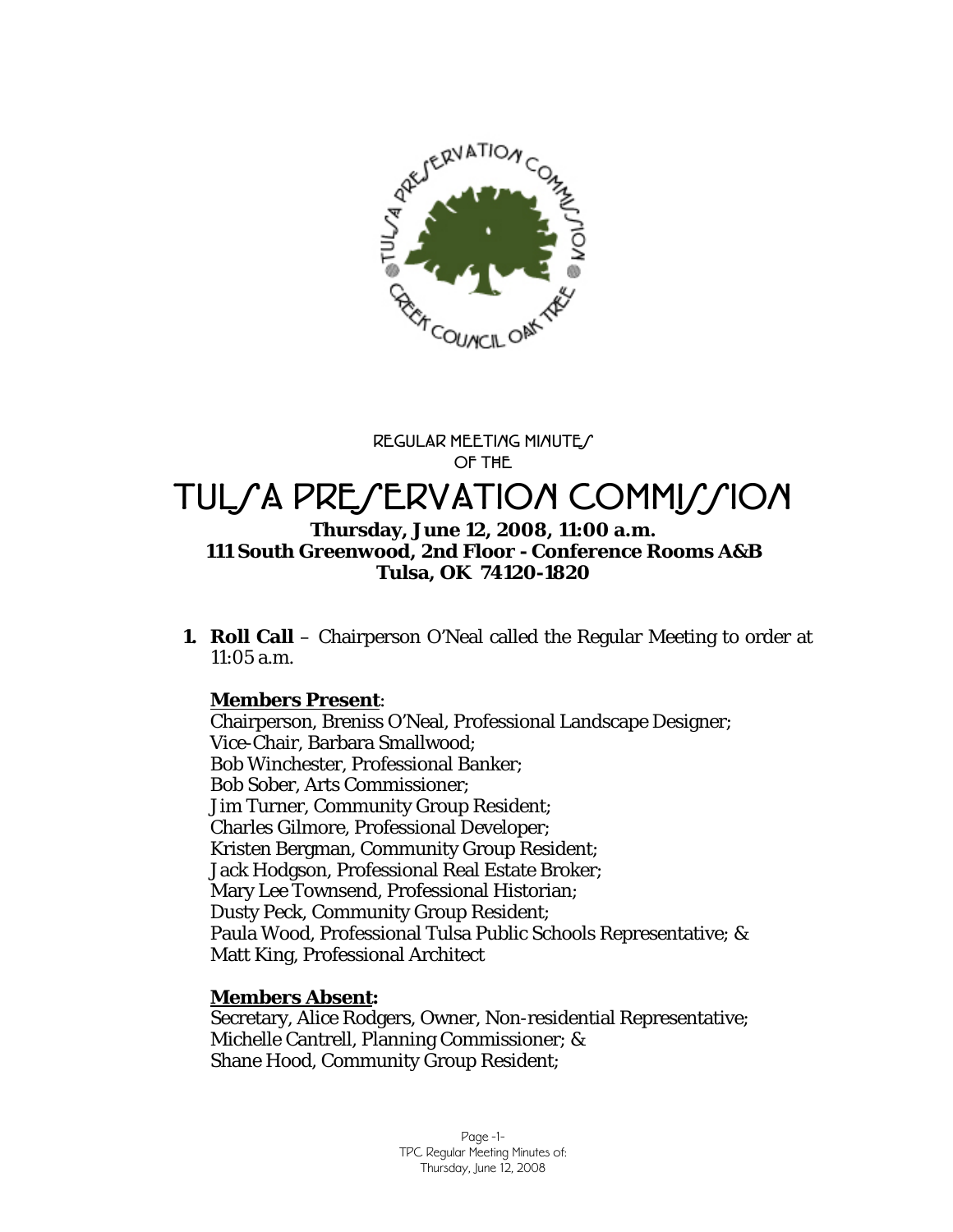#### **Others Present:**

Kurt Ackermann, Fannie Warrior, Ed Sharrer, Amanda DeCort, Lynda Schwan, Kelli Gaston, Cathy Ambler, John Phillips, Regina Stanley, Larry Don Henry & Ruby L. Givens.

#### **2. Approval of Minutes of Previous Meetings Regular Meeting Minutes for May 8, 2008;**

Chairperson O'Neal asked if anyone would like to make a motion to approve the Regular Meeting Minutes for May 8, 2008.

Commissioner Townsend made a motion to approve the Regular Meeting Minutes for May 8, 2008. The motion was seconded by Commissioner Sober.

#### **By a show of hands, all "In Favor" of the motion to Approve the May 8, 2008 Regular Meeting Minutes:**

(1) Chairperson O'Neal;

- (2) Vice-Chair Smallwood;
- (3) Charles Gilmore;
- (4) Jack Hodgson;
- (5) Mary Lee Townsend;
- (6) Dusty Peck;
- (7) Bob Winchester;
- (8) Bob Sober;
- (9) Paula Wood;
- (10) Matt King;

#### **All Opposed:**

None;

#### **All Abstaining:**

None.

#### **All not present during this vote:**

- (11) Jim Turner;
- (12) Kristen Bergman;

The motion was **Approved Unanimously** by members present and voting.

#### **3. Committee Reports**

#### **A. Historic Preservation Committee**

**i. National Register Nomination - Mt. Zion Baptist Church** 

> Page -2- TPC Regular Meeting Minutes of: Thursday, June 12, 2008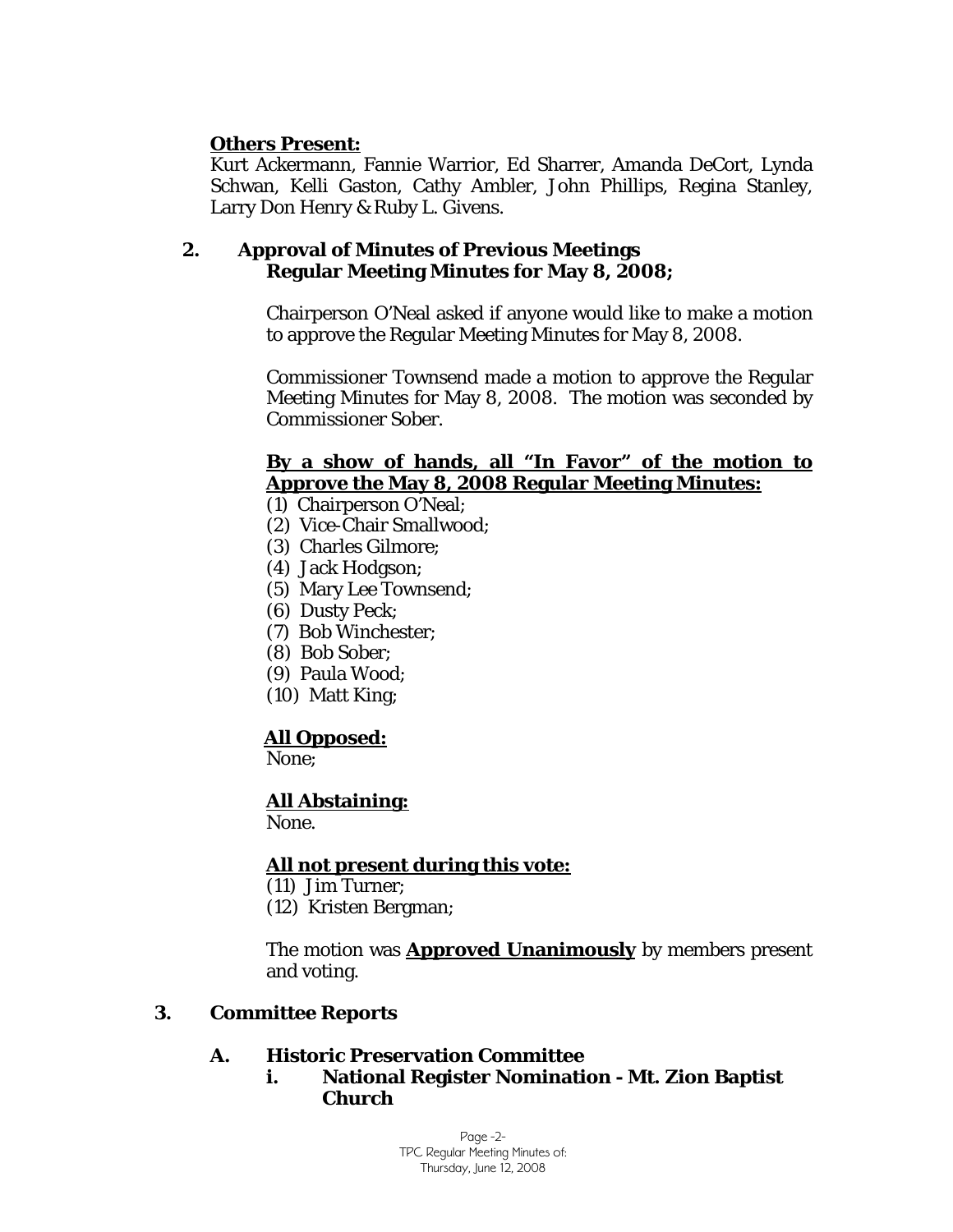Chairperson O'Neal stated that the Commission has the opportunity to review the Mt. Zion Baptist Church National Register Nomination. Chairperson O'Neal stated that she was pleased to see that several people were present to represent Mt. Zion Baptist Church, and that she would like them to introduce themselves beginning with Consultant, Cathy Ambler.

Ms. Ambler introduced herself to the Commission stating that she was the Consultant for the Mt. Zion Baptist Church National Register Nomination. Lynda Schwan and Kelli Gaston introduced themselves as representatives from the State Historic Preservation Office in Oklahoma City.

Ms. Ambler stated that working on the Mt. Zion Baptist Church was a wonderful project; and that she was very much in favor of this nomination. She stated that she is sure after the Commission reads the amazing story behind the Mt. Zion Baptist Church that they will be as inspired about the story as she is.

Ms. Ruby L. Givens is a member of the Mt. Zion Baptist Church and has been for many years. Ms. Givens read a brief inspiring story to the Commission about the church and its 98 years of existence on Greenwood Avenue. She stated that the church has been and continues to be an example of stability; and is a visibly viable landmark in a constantly changing landscape under the leadership of their new pastor, Dr. LeRoy Cole.

Chairperson O'Neal thanked all the guests for coming to represent Mt. Zion Baptist Church for the National Register Nomination of Historic Places.

Commissioner Townsend stated that she believes the story behind the Mt. Zion Baptist Church is a very moving documentary and that she believes that it should be placed on the Commission's website. Other commissioners agreed with her. Commissioner Bergman, who is also Chairperson of the Outreach Committee, stated that she will be more than happy to place the inspiring story of Mt. Zion Baptist Church on the website because it needs to be more widely circulated.

Commissioner Gilmore made a motion to approve Mt. Zion Baptist Church for National Register Nomination of Historic Places. Commissioner Bergman seconded.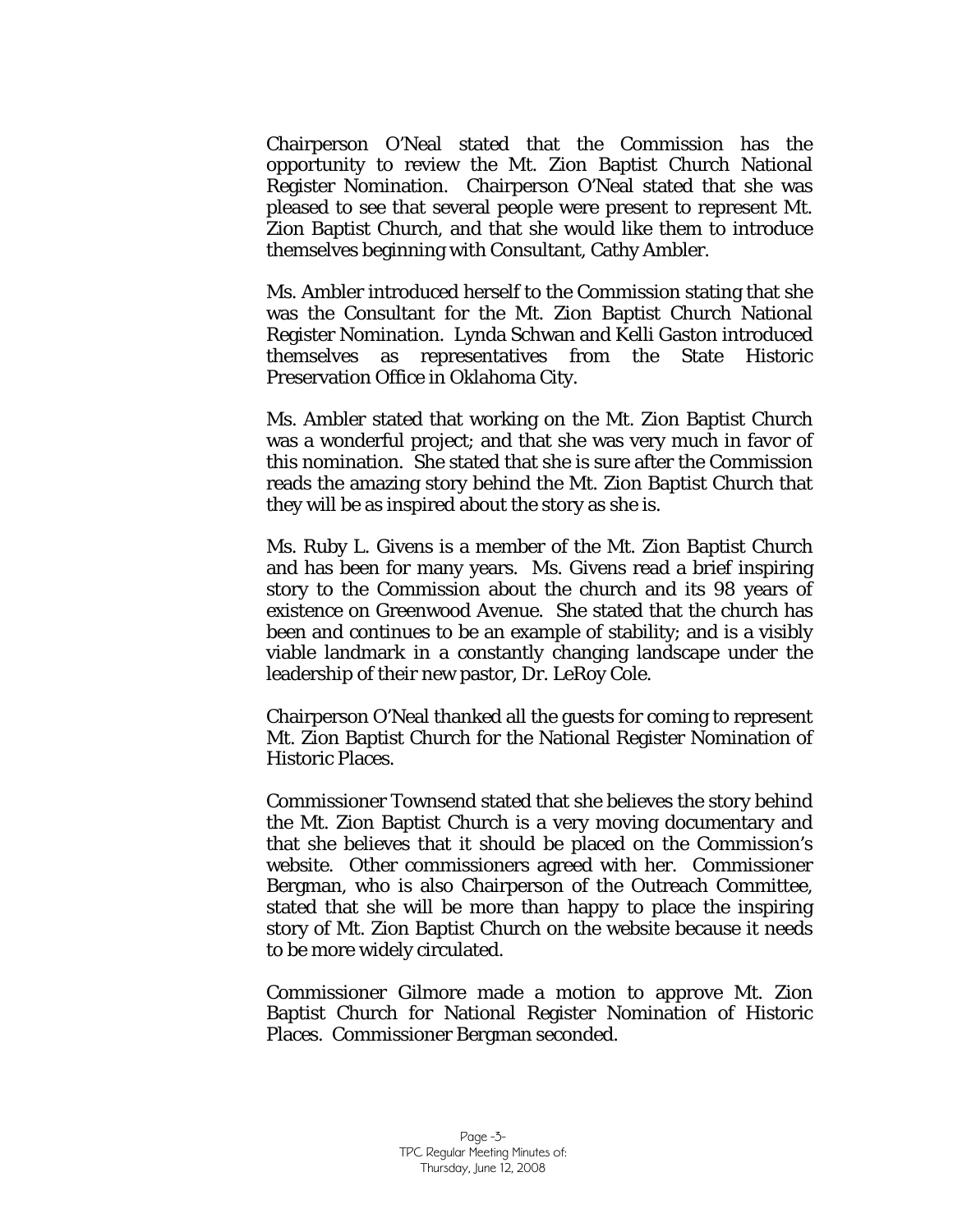#### **By a show of hands, all "In Favor" of the motion to Approve Mt. Zion Baptist Church for National Register Nomination of Historic Places:**

(1) Chairperson O'Neal;

- (2) Vice-Chair Smallwood;
- (3) Charles Gilmore;
- (4) Jack Hodgson;
- (5) Mary Lee Townsend;
- (6) Dusty Peck;
- (7) Bob Winchester;
- (8) Bob Sober;
- (9) Paula Wood;
- (10) Matt King;
- (11) Kristen Bergman;

## **All Opposed:**

None;

#### **All Abstaining:**

None.

#### **All not present during this vote:**

(12) Jim Turner;

The motion was **Approved Unanimously** by members present and voting.

#### **i. Announcement of Conflicts of Interest**

Chairperson O'Neal asked the Commission if anyone had a conflict of interest with any of the Certificates of Appropriateness (COA) Requests that would be brought before the board for review; and no one responded to having any conflict of interest.

#### **ii. Applications for Certificate of Appropriateness**

Chairperson O'Neal briefly informed the COA applicants of the COA processing procedures of how their proposals would be reviewed by the Tulsa Preservation Commission for a final determination.

#### **1. 701 N. Denver Avenue** (Brady Heights)

Applicant: John Phillips Request: Rebuild concrete block retaining wall on west edge of property, 34" tall. Request to extend previous COA. COA Subcommittee Complete Application Date: 06-10-08 **APPROVED WITH CONDITIONS** 

> Page -4- TPC Regular Meeting Minutes of: Thursday, June 12, 2008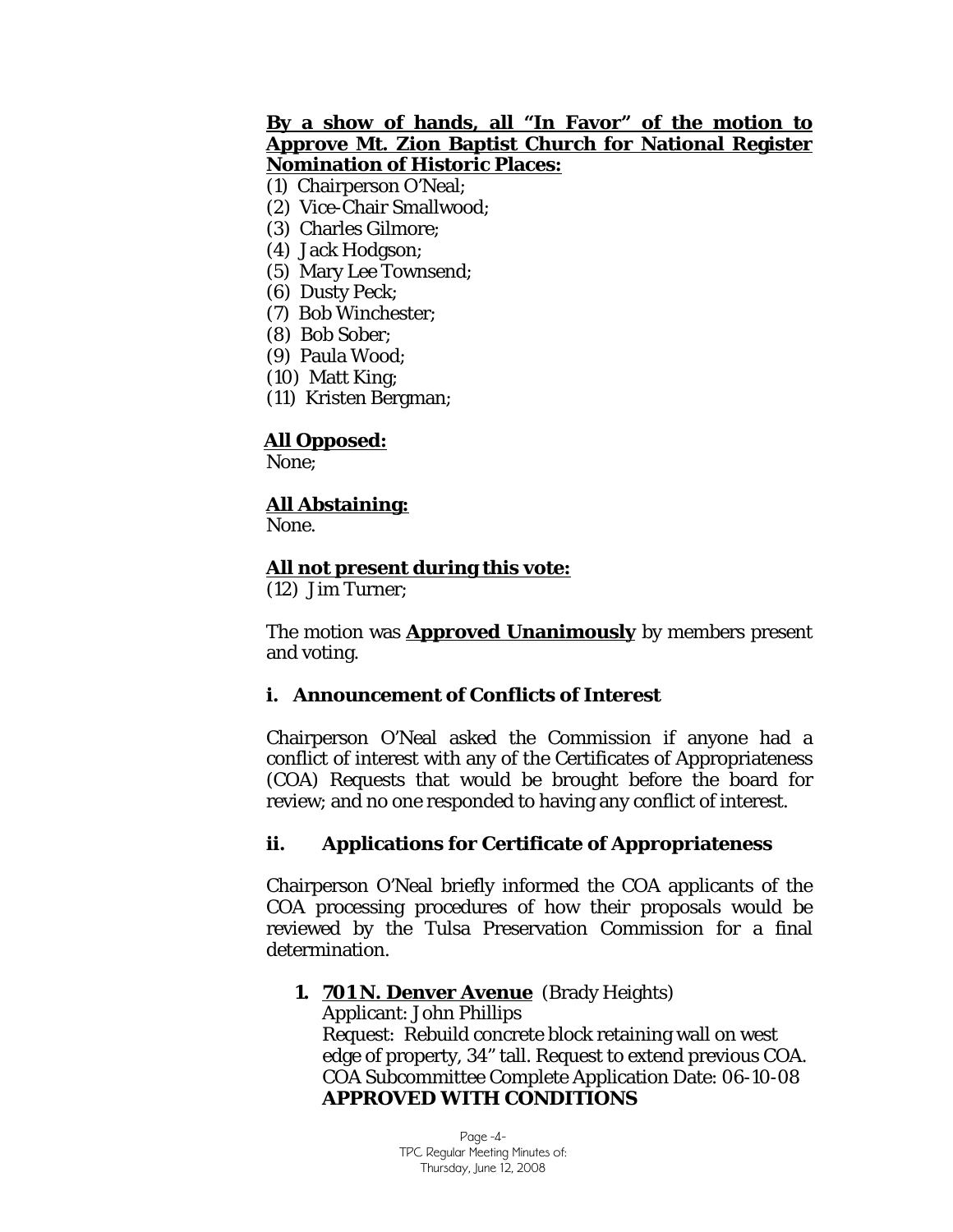Mr. Sharrer presented Mr. John Phillips' Certificate of Appropriateness application to the Commission for a final review. Photographs and drawings were available for review and a slide presentation was shown of the structure in Brady Heights.

Mr. Sharrer stated that Mr. Phillips plans to tear down the old 18" tall concrete block retaining wall on the west edge of the property and rebuild it to a height of 34". Mr. Sharrer stated that the retaining wall is now leaning outwards from the property towards the sidewalk. The applicant is requesting to extend the previous COA application that the Commission approved on 08-09-2001. Mr. Sharrer added that the Commission did not specify on his previous COA the exact height of Mr. Phillips' rebuilt retaining wall.

Mr. Sharrer read the appropriate design guidelines on this proposal to *Restore in the Brady Heights District.* 

Chairperson O'Neal asked Vice-Chair Smallwood to please give her report of the recommendation that was made on Mr. Phillips' proposal at the COA Subcommittee meeting.

Vice-Chair Smallwood stated that the COA Subcommittee considered Mr. Phillips' application to be complete after his proposal was reviewed at the June 10, 2008 meeting. She stated that the COA Subcommittee recommended by a unanimous vote to approve Mr. Phillips' proposal to *Restore* in the Brady Heights District with conditions:

> ◊ That the height of the retaining wall does not exceed 34" including the cap.

Vice-Chair Smallwood made a motion to approve Mr. Phillips' application to *Restore* as recommended above by the COA Subcommittee. Commissioner King seconded.

Chairperson O'Neal opened the floor to the Commission for discussion on Mr. Phillips' proposal. After the Commission further discussed Mr. Phillips' proposal, roll call was announced.

#### **By a show of hands, all "In Favor" of the motion to Approve John Phillips' application w/conditions:**

- (1) Chairperson O'Neal;
- (2) Vice-Chair Smallwood;
- (3) Charles Gilmore;
- (4) Jack Hodgson;

.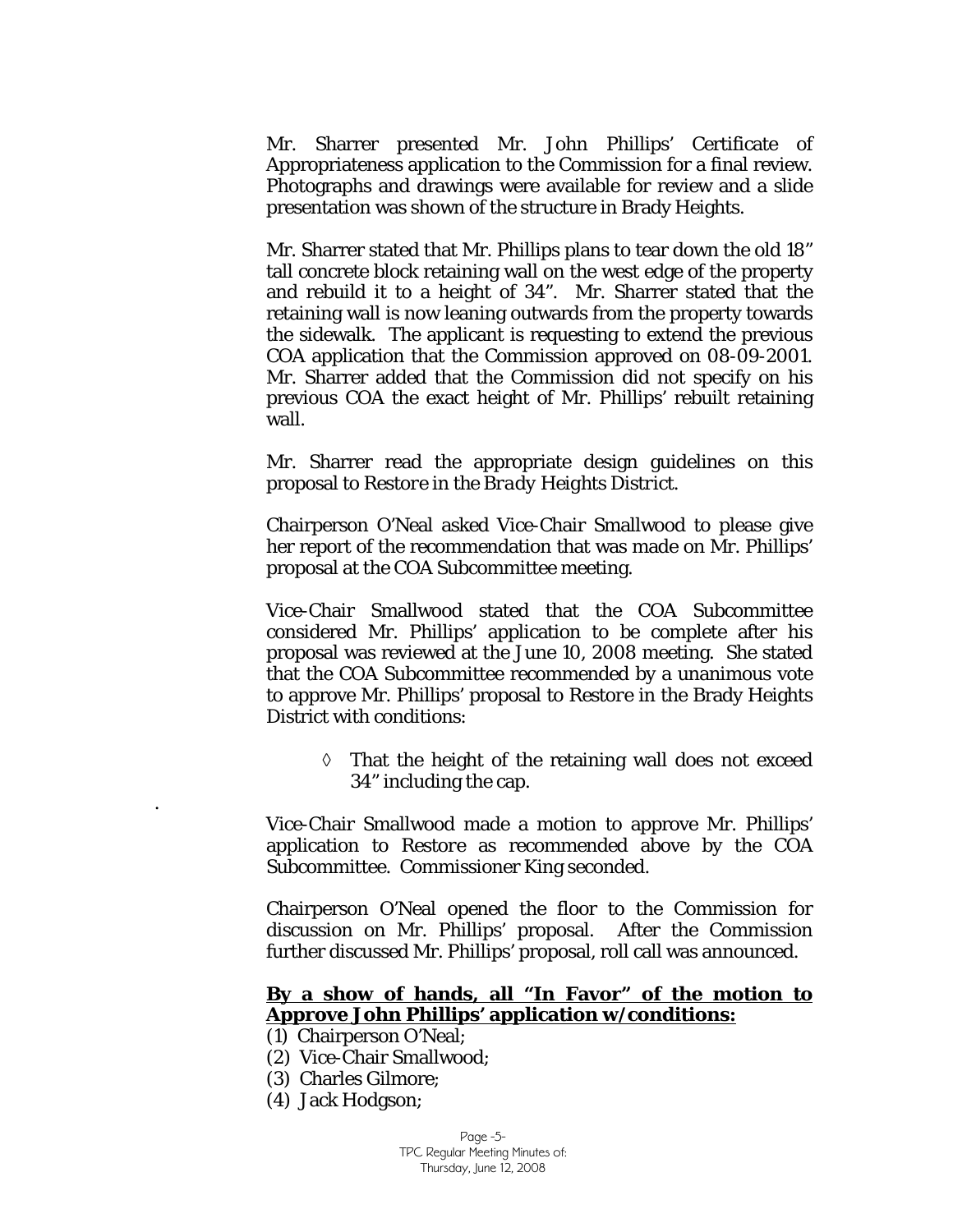- (5) Mary Lee Townsend;
- (6) Dusty Peck;
- (7) Bob Winchester;
- (8) Bob Sober;
- (9) Paula Wood;
- (10) Matt King;
- (11) Kristen Bergman;

#### **All Opposed:**

None;

#### **All Abstaining:**

(12) Jim Turner;

# **All not present during this vote:**

None.

The motion was **Approved Unanimously** by members present and voting.

*The Tulsa Preservation Commission Approved John Phillips' proposal based on guidelines for Additions to Existing Structures under Building Site, Paragraph #3 for Restoring Existing Structures for the Brady Heights Historic District.* 

**2. 2003 S. Yorktown Avenue** (Yorktown) Applicant: Larry Don Henry Request: Demolition of house to clear lot for new construction. COA Subcommittee Complete Application Date: 06-10-2008 **APPROVED FOR DEMOLITION** 

Mr. Sharrer presented Mr. Larry Don Henry's Certificate of Appropriateness application to the Commission for a final review. Photographs and drawings were available for review and a slide presentation was shown of the structure in Yorktown.

Mr. Sharrer stated that Mr. Henry plans to have the structure at 2003 S. Yorktown Avenue demolished to clear the lot for new construction. Mr. Sharrer stated that the 1938 Minimal Traditional home is listed in the National Register Nomination Report as noncontributing due to insufficient age. Several color pictures of the structure were distributed to the Commission for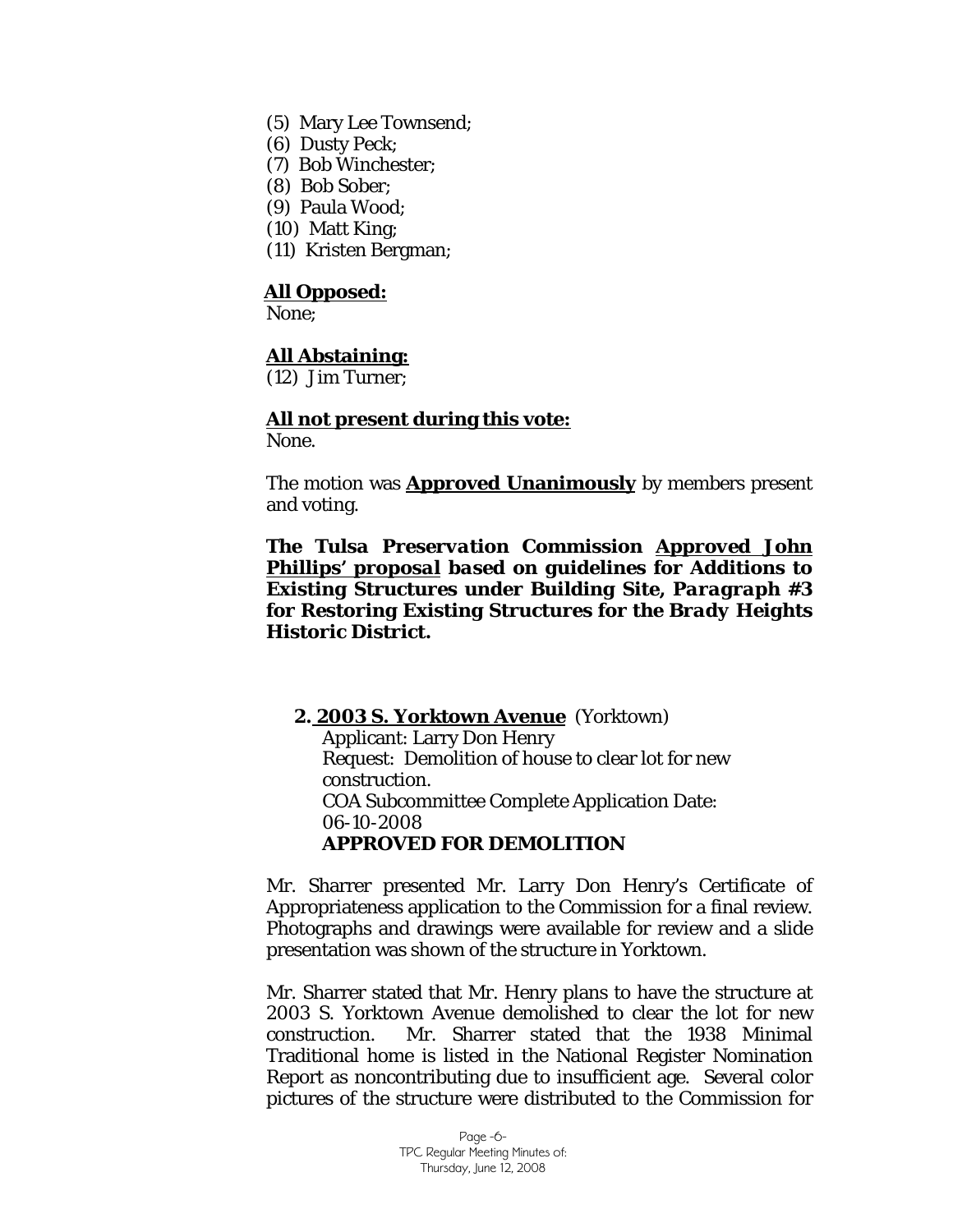review of severe deterioration throughout the home. Mr. Henry added that the basement has standing water in it.

Mr. Sharrer read the appropriate design guidelines on this proposal for *Residential Demolition for the Yorktown District.*

Chairperson O'Neal asked Vice-Chair Smallwood to please give her report of the recommendation that was made on Mr. Henry's proposal at the COA Subcommittee meeting.

Vice-Chair Smallwood stated that the COA Subcommittee considered Mr. Henry's application to be complete after his proposal was reviewed at the June 10, 2008 meeting. She stated that the COA Subcommittee recommended by a unanimous vote to approve Mr. Henry's proposal to *request for Demolition* in the Yorktown Historic District.

Vice-Chair Smallwood made a motion to approve Mr. Henry's application to request for Demolition at 2003 S. Yorktown Avenue. Commissioner Townsend seconded.

Chairperson O'Neal opened the floor to the Commission for discussion on Mr. Phillips' proposal. After the Commission further discussed Mr. Phillips' proposal, roll call was announced.

## **By a show of hands, all "In Favor" of the motion to Approve Larry Don Henry's application to request for demolition at 2003 S. Yorktown Avenue:**

- (1) Chairperson O'Neal;
- (2) Vice-Chair Smallwood;
- (3) Charles Gilmore;
- (4) Jack Hodgson;
- (5) Mary Lee Townsend;
- (6) Dusty Peck;
- (7) Bob Winchester;
- (8) Bob Sober;
- (9) Paula Wood;
- (10) Matt King;
- (11) Kristen Bergman;
- (12) Jim Turner;

#### **All Opposed:**

None;

# **All Abstaining:**

None;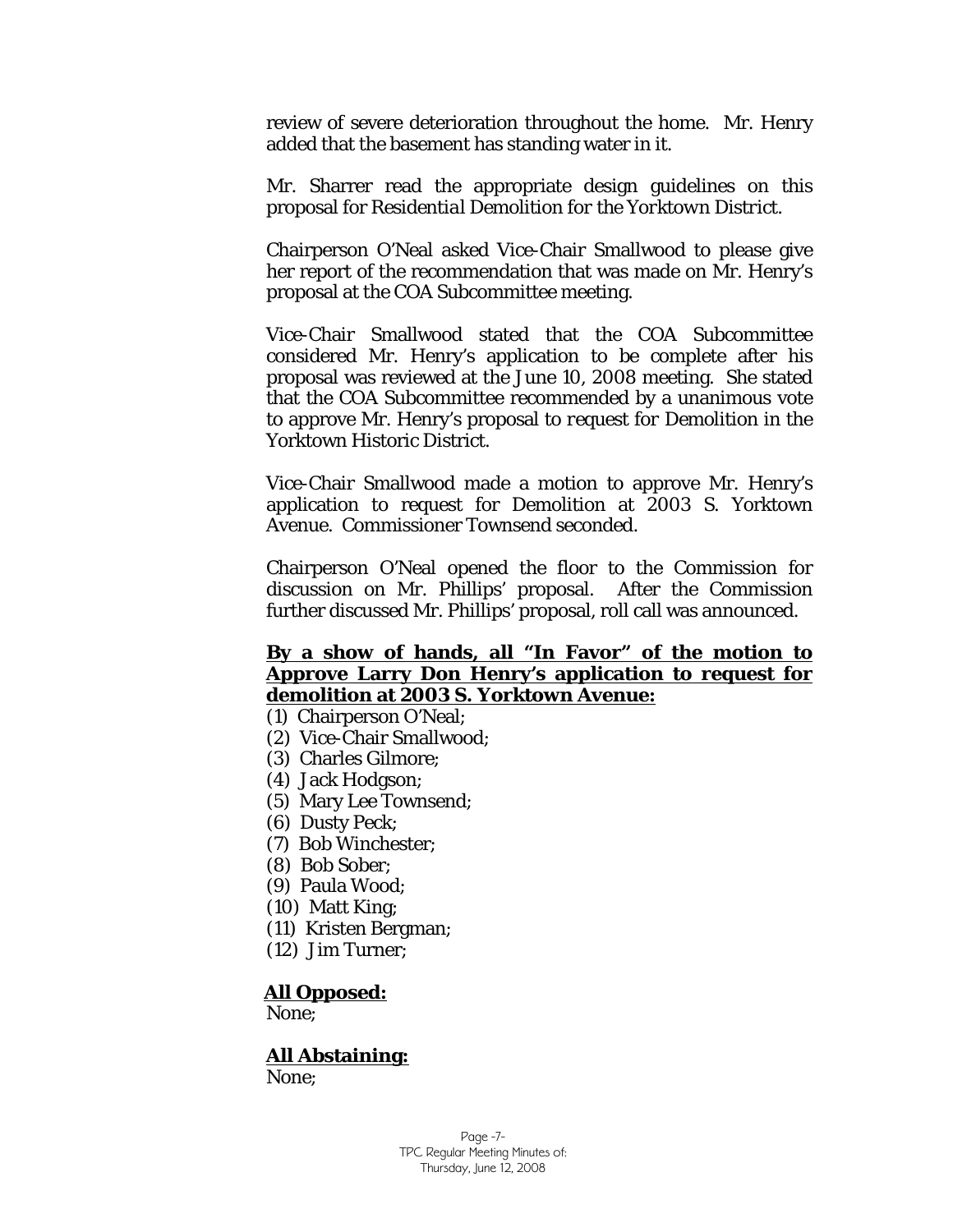#### **All not present during this vote:**

None.

The motion was **Approved Unanimously** by members present and voting.

*The Tulsa Preservation Commission Approved Larry Don Henry's proposal based on guidelines for General Requirements, F.1.0.2 for Demolition of Residential Structures for the Yorktown Historic District.* 

#### **3. 2011 S. Yorktown Avenue** (Yorktown)

Applicant: Larry Don Henry Request: Demolition of house to clear lot for new construction. COA Subcommittee Complete Application Date: 06-10-2008 **APPROVED FOR DEMOLITION** 

Mr. Sharrer presented Mr. Larry Don Henry's Certificate of Appropriateness application to the Commission for a final review. Photographs and drawings were available for review and a slide presentation was shown of the structure in Yorktown.

Mr. Sharrer stated that Mr. Henry plans to have the structure at 2011 S. Yorktown Avenue demolished to clear the lot for new construction. Mr. Sharrer stated that the 1924 Craftsman bungalow is listed in the National Register Nomination Report as noncontributing due to alterations. Several color pictures of the structure were distributed to the Commission for review of severe deterioration throughout the home; and the kitchen floor has an asbestos tile.

Mr. Sharrer read the appropriate design guidelines on this proposal for *Residential Demolition for the Yorktown District.*

Chairperson O'Neal asked Vice-Chair Smallwood to please give her report of the recommendation that was made on Mr. Henry's proposal at the COA Subcommittee meeting.

Vice-Chair Smallwood stated that the COA Subcommittee considered Mr. Henry's application to be complete after his proposal was reviewed at the June 10, 2008 meeting. She stated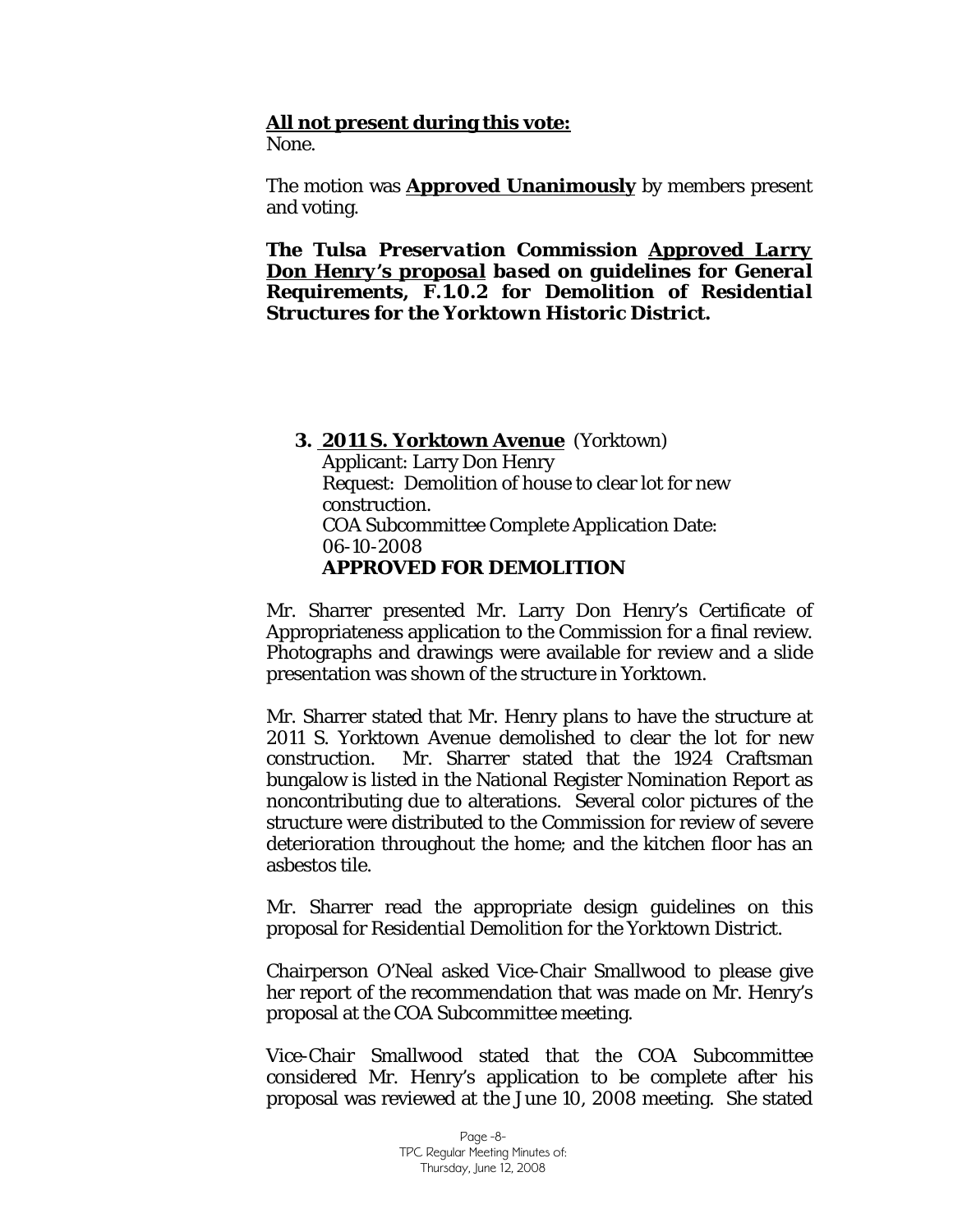that the COA Subcommittee recommended by a unanimous vote to approve Mr. Henry's proposal to *request for Demolition* in the Yorktown Historic District.

Vice-Chair Smallwood made a motion to approve Mr. Henry's application to request for Demolition at 2011 S. Yorktown Avenue. Commissioner Townsend seconded.

Chairperson O'Neal opened the floor to the Commission for discussion on Mr. Phillips' proposal. After the Commission further discussed Mr. Phillips' proposal, roll call was announced.

#### **By a show of hands, all "In Favor" of the motion to Approve Larry Don Henry's application to request for demolition at 2011 S. Yorktown Avenue:**

- (1) Chairperson O'Neal;
- (2) Vice-Chair Smallwood;
- (3) Charles Gilmore;
- (4) Jack Hodgson;
- (5) Mary Lee Townsend;
- (6) Dusty Peck;
- (7) Bob Winchester;
- (8) Bob Sober;
- (9) Paula Wood;
- (10) Matt King;
- (11) Kristen Bergman;
- (12) Jim Turner;

#### **All Opposed:**

None;

#### **All Abstaining:**

None;

**All not present during this vote:** None.

#### *The Tulsa Preservation Commission Approved Larry Don Henry's proposal based on guidelines for General Requirements, F.1.0.2 for Demolition of Residential Structures for the Yorktown Historic District.*

#### **B. Rules & Regulations Committee**

Committee Chairman Gilmore did not have any information to report.